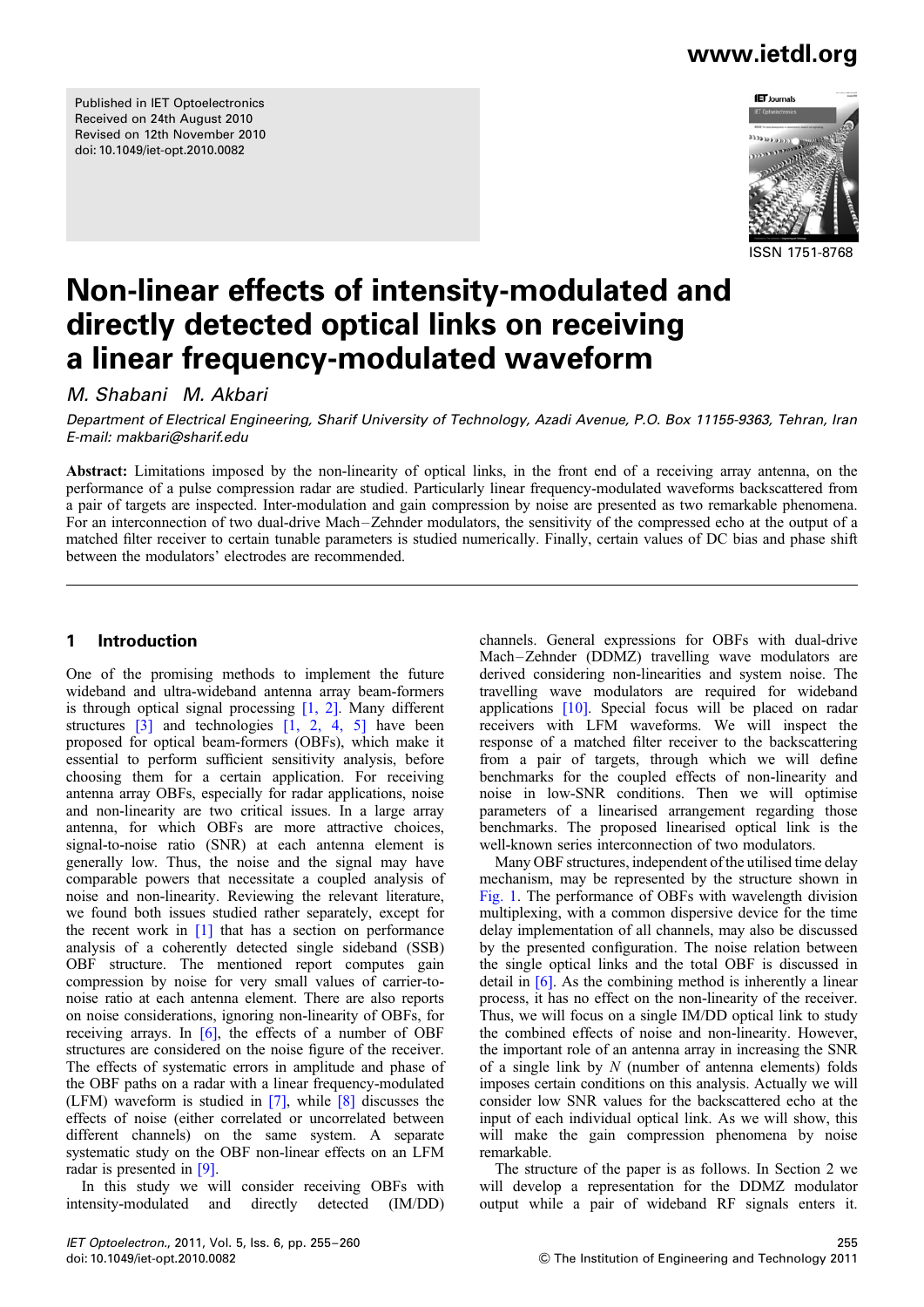

Fig. 1 Typical structure of an OBF with IM/DD links used as a pulse compression radar receiver Dotted box for true time delay implementation may be replaced by the right-hand inset, as a very popular method

Section 3 provides the reader with the response of an IM/DD optical link and a matched filter receiver to a pair of returned LFM pulses. In the same section two benchmarks are introduced to characterise the quality of the receiver response. In Section 4, the serial interconnection of two modulators is examined and the parameters of the link are swept in a numerical analysis to determine optimum values with the predefined benchmarks. Section 5 concludes the paper.

#### 2 Single-channel representation

At first, it is required to introduce basic parameters and equations for a single IM/DD channel. Let us assume that each channel has a separate optical source represented by

$$
E_{\text{in}}^{i}(t) = \sqrt{2P_0} \exp(j\omega_0 t + j\phi(t))
$$
 (1)

where  $P_0$ ,  $\omega_0$  and  $\phi(t)$  are the power, angular frequency and phase of the optical source. The modulated optical signal at the output of a DDMZ modulator may be represented as follows  $[11-13]$ 

$$
E_{mzm}(t) = \text{Re}\{\tilde{E}_{mzm}(t)\}\
$$
  
= Re
$$
\left\{\times \left[\exp\left(j\gamma_1 + \frac{j\pi x_{\text{RF},1}(t)}{V_{\pi}}\right) + \exp\left(j\gamma_2 + \frac{j\pi x_{\text{RF},2}(t)}{V_{\pi}}\right)\right]\right\}
$$
  
(2)

Re represents the real part of a complex number,  $T_f$  is the modulator optical loss and  $V_{\pi}$  is the DDMZ modulator switching voltage. The parameter  $\gamma_m = \pi V_{DC,m}/V_\pi$  is a normalised DC voltage applied to the *mth* ( $m = 1$  or 2) electrode  $x_{RF,1}(t)$  and  $x_{RF,2}(t)$  are the RF signals applied to the first and the second electrodes, respectively. By controlling  $\gamma_1$  and  $\gamma_2$  and also  $\Delta\varphi$ , the phase shift between  $x_{RF,1}(t)$  and  $x_{RF,2}(t)$ , one may generate SSB or double sideband (DSB) modulations at the DDMZ modulator output [13].

To characterise the non-linear response of the link, a pair of delayed wideband RF signals is assumed to be received. If the spectrum of the RF signal is spread around the angular

frequency  $\omega_{\text{RF}}$ , it may be written as follows

$$
u_{RF}(t) = \sum_{k=1}^{2} A_k(t - t_k) \cos(\omega_{RF}(t - t_k) + \varphi_{RF}(t - t_k))
$$
 (3)

To characterise noise, two terms may be added to each electrode signal;  $n_{\text{in}}(t)$  representing the external noise at the input of the modulator and  $n_{\text{th},m}(t)$  representing the mth travelling wave electrode  $(m = 1 \text{ or } 2)$  thermal noise transferred to the electrode contact. Thus, assuming that the received signal (after a probable low noise amplifier (LNA)) is split equally between the two electrodes, we may write  $x_{RF,1}(t)$  and  $x_{RF,2}(t)$  as follows

$$
x_{RF,1}(t) = \frac{1}{\sqrt{2}} n_{in}(t) + n_{th,1}(t) + \frac{1}{\sqrt{2}} \sum_{k=1}^{2} A_k(t - t_k)
$$
  
 
$$
\times \cos(\omega_{RF}(t - t_k) + \varphi_{RF}(t - t_k))
$$
 (4)

$$
x_{\text{RF},2}(t) = \frac{1}{\sqrt{2}} \hat{n}_{\text{in}}(t) + n_{\text{th},2}(t) + \frac{1}{\sqrt{2}} \sum_{k=1}^{2} A_k(t - t_k)
$$
  
 
$$
\times \cos(\omega_{\text{RF}}(t - t_k) + \varphi_{\text{RF}}(t - t_k) + \Delta \varphi)
$$
(5)

In (5),  $\hat{n}_{in}(t)$  is a phase-shifted version of  $n_{in}(t)$  by  $\Delta \varphi$ . Substituting  $(4)$  and  $(5)$  into  $(2)$ , we conclude the next representation for the DDMZ modulator output

$$
\tilde{E}_{mzm}(t) = \sqrt{2T_{ff}P_0} \exp(j\omega_0 t + j\phi(t))
$$
\n
$$
\times \begin{bmatrix}\n\exp(j\gamma_1) \exp\left(j\pi \frac{n_1(t)}{V_{\pi}}\right) \prod_{k=1}^2 \left[\exp(j\beta_k \cos(\Omega_k(t)))\right] \\
+\alpha \exp(j\gamma_2) \exp\left(j\pi \frac{n_2(t)}{V_{\pi}}\right) \\
\prod_{k=1}^2 \left[\exp(j\beta_k \cos(\Omega_k(t) + \Delta\phi))\right]\n\end{bmatrix}
$$
\n(6)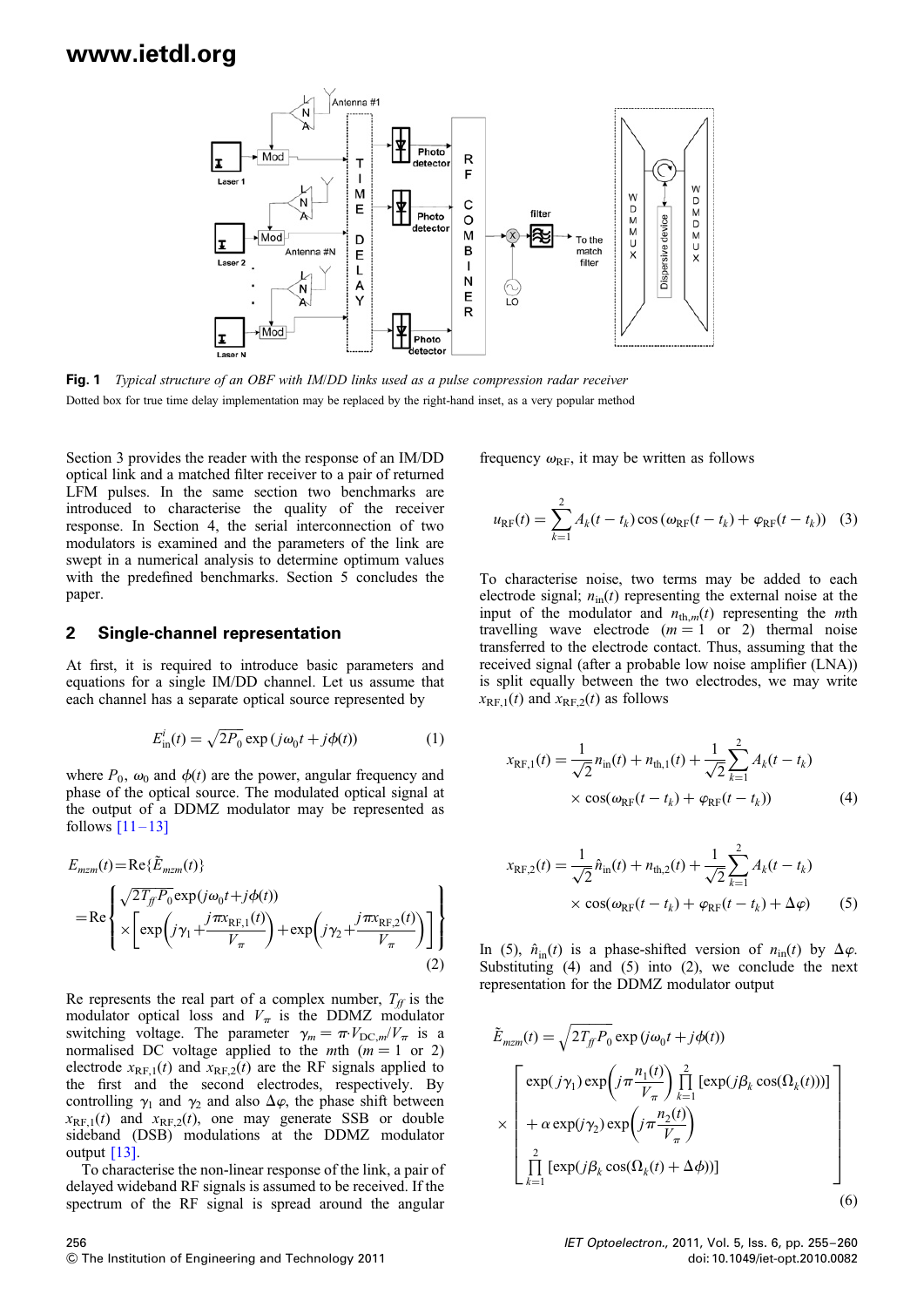where

$$
\Omega_{k}(t) = \omega_{RF}(t - t_{k}) + \varphi_{RF}(t - t_{k})
$$
\n
$$
\beta_{k} = \pi A_{k}(t - t_{k})/V_{\pi}/\sqrt{2}
$$
\n
$$
n_{1}(t) = \frac{1}{\sqrt{2}} n_{in}(t) + n_{th,1}(t)
$$
\n
$$
n_{2}(t) = \frac{1}{\sqrt{2}} \hat{n}_{in}(t) + n_{th,2}(t)
$$
\n(7)

#### 3 Response to a pair of backscattered LFM pulses

Now we will consider the effects of a single-channel IM/DD link on the response of a matched filter receiver to a pair of backscattered LFM signals. As shown in Fig. 2, the modulated signal discussed in the previous section is passed through an ideal time delay unit and then its RF content is detected with an ideal photo-detector with responsivity  $R_{\text{det}}$ . Finally, the RF signal is down-converted to the baseband and enters a matched filter receiver. 'A network whose frequency-response function maximises the output peaksignal-to-noise power ratio is called a matched filter. This criterion, or its equivalent, is used for the design of almost all radar receivers.' [14]. Using an LFM pulse is a wellknown pulse compression technique to enhance the resolution of a radar while keeping the peak power low. The matched filter output in a coherent radar receiver

actually transforms time domain to range domain. Thus, the locations of the peaks of the matched filter's output represent the range of the targets.

To model an LFM signal, the amplitude and phase functions in (3) should change with time as in (8).

$$
A_k(t) = V_k \operatorname{rect}\left(\frac{t}{T}\right), \quad \varphi_{RF}(t) = \frac{\pi B}{T} t^2 \tag{8}
$$

Assuming  $\tau$  seconds of time delay, the photo-detector's output current may be expressed as [13]

$$
i_{\det} = \frac{R_{\det}}{2} \tilde{E}_{mzm}(t-\tau) \tilde{E}_{mzm}^*(t-\tau) + i_{r\,in}(t) + i_{\text{sh}}(t) + i_{\text{th}}(t)
$$
\n(9)

 $i_{\text{rin}}(t)$ ,  $i_{\text{sh}}(t)$  and  $i_{\text{th}}(t)$  represent the relative intensity noise, the shot noise and the thermal noise of the detector output, respectively. Fig. 3 summarises the noise terms introduced in (7) and (9). In this analysis we assume that:

1. The received signal is weak such that a low SNR value is occurred.

2. There is an LNA after the receiving antenna which has enough gain such that the antenna and the LNA noise terms are dominant.

3. The non-linearity effects of the LNA are ignored.

The first assumption is discussed in the introduction section, the second one is rather a practical one but the



Fig. 2 Single IM/DD optical link with a matched filter receiver



**Fig. 3** Different noises added to the signal with an optical link at the front end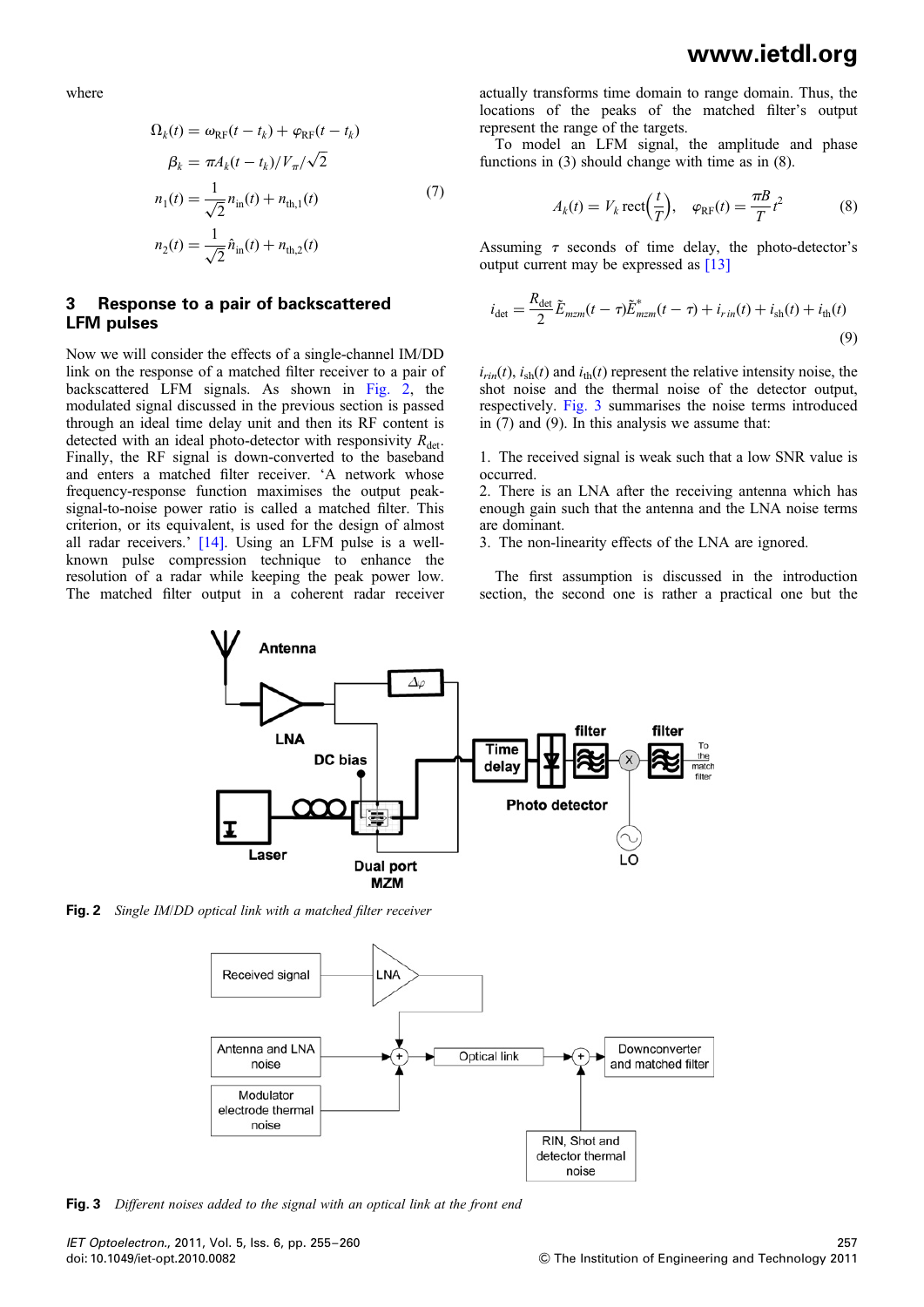third one helps to get rid of different LNA designs, masking the optical modulator non-linearity. Optical links without preamplification have been recently demonstrated to be promising [15, 16]. In radar applications if the pre-amplifier is omitted the noise and signal will not be able to push the modulator into non-linear regime. Nevertheless, for a similar study on such links, we need to develop a proper non-linear noise model for travelling wave modulators that is beyond the scope of this paper.

Fig. 4 depicts the output of the matched filter to a pair of returned LFM pulses, when the SNR and the modulation index, both to be defined bellow, are about  $-15$  and 0.24 dB, respectively. As it was noted before, we infer the ranges of the backscattering objects from the locations of peaks of the matched filter's output. The non-linearity of the receiver causes a pair of additional fake targets to appear at shorter and longer ranges.

The SNR at the input of the modulator is defined as

$$
SNR = \frac{P_{\text{sig}}^{\text{av}}}{N_{\text{in}}} \tag{10}
$$

in which  $N_{\text{in}}$  represents the noise power at the modulator's input and  $\vec{P}_{sig}^{av}$  is the average power of the received signal. For a pair of backscattered LFM pulses, introduced in (3) and (8), with a pulse repetition frequency of  $f_{\text{prf}}$ , we have

$$
P_{\text{sig}}^{\text{av}} = f_{\text{prf}} \int_{T} \left( u_{\text{RF}}^{i}(t) \right)^{2} \mathrm{d}t \tag{11}
$$

We also define the modulation index as follows to match the custom definition for sinusoidally modulated signals [9]:

$$
m = \frac{\sqrt{2P_{\text{sig}}^{\text{av}}\pi}}{V_{\pi}}\tag{12}
$$

In Fig. 4, two new parameters are also introduced, peak sidelobe level (PSL) and peak-to-noise ratio (PNR). The PSL value is the minimum difference between the peak points of the real targets and the fake ones appearing because of receiver non-linearities, in the compressed echo response, in decibels. The parameter PNR is just the difference between the largest magnitude and the average noise level in the received compressed echo.



Fig. 4 Matched filter output of a receiver with an optical link in the front end showing backscattering from two targets

SNR is assumed to be  $-15$  dB and the LNA and the antenna noises to dominate other noise terms. The modulation index is assumed to be about 0.24. The average noise level is computed by performing a moving average on the compressed echo



Fig. 5 PSL and PNR of the matched filter output for two different SNR values and for two different structures

SNR values are chosen to be 0 and  $-15$  dB. The two structures are those of Figs. 2 and 6. DS stands for double-series interconnection of two modulators

Fig. 5 shows PSL and PNR values for the compressed echo response to a pair of LFM pulses with equal powers at the receiver input of Fig. 2. The figure is plotted for two different SNR values of  $-15$  and 0 dB. It is worth mentioning that the plots in both Figs. 4 and 5 are results of averaging over 50 time-domain Monte Carlo simulations and the modulations are SSB.

Fig. 5a shows that the SNR has no remarkable effect on the PSL, while it decreases substantially with increasing modulation index. On the other hand, Fig. 5b shows that the PNR values decrease remarkably for the lower SNR case with increasing modulation index. This is actually a gain compression effect owing to noise. The RF signal detected at the optical link output has three main parts in a non-linear regime:

- 1. A copy of the signal
- 2. Noise and its self-modulations
- 3. Signal modulated by noise

In the absence of the third term and with an additive Gaussian-distributed noise, the matched filter would be the best filter to extract the signal from noise. However, in the non-linear regime the second and the third terms are not ignorable. Especially when the noise is a large signal, the RF signal will be modulated by a random process and the matched filter output quality degrades. As shown in Fig. 5b the further we increase the modulation index, the harder it is to distinguish targets from noise.

#### 4 Series interconnection of two modulators

The series interconnection of two Mach–Zehnder modulators is a way to linearise an optical link, especially for application with less than an octave bandwidth  $[10]$ . Fig. 6 shows a single IM/DD optical link, similar to Fig. 2, with such a linearised configuration. Four parameters in this structure may be tuned to control the output compressed echo: the phase shifts between the two electrodes of the modulators ( $\Delta \varphi_1$ ,  $(\Delta \varphi_2)$  and also the DC biases of the modulators  $(\Delta \gamma_1, \Delta \gamma_2)$ . The latter two parameters are related to the aforementioned  $\gamma_1$  and  $\gamma_2$  as follows

$$
\Delta \gamma_m = |\gamma_1|_{m\text{th modulator}} - \gamma_2|_{m\text{th modulator}}|, \quad m = 1, 2 \quad (13)
$$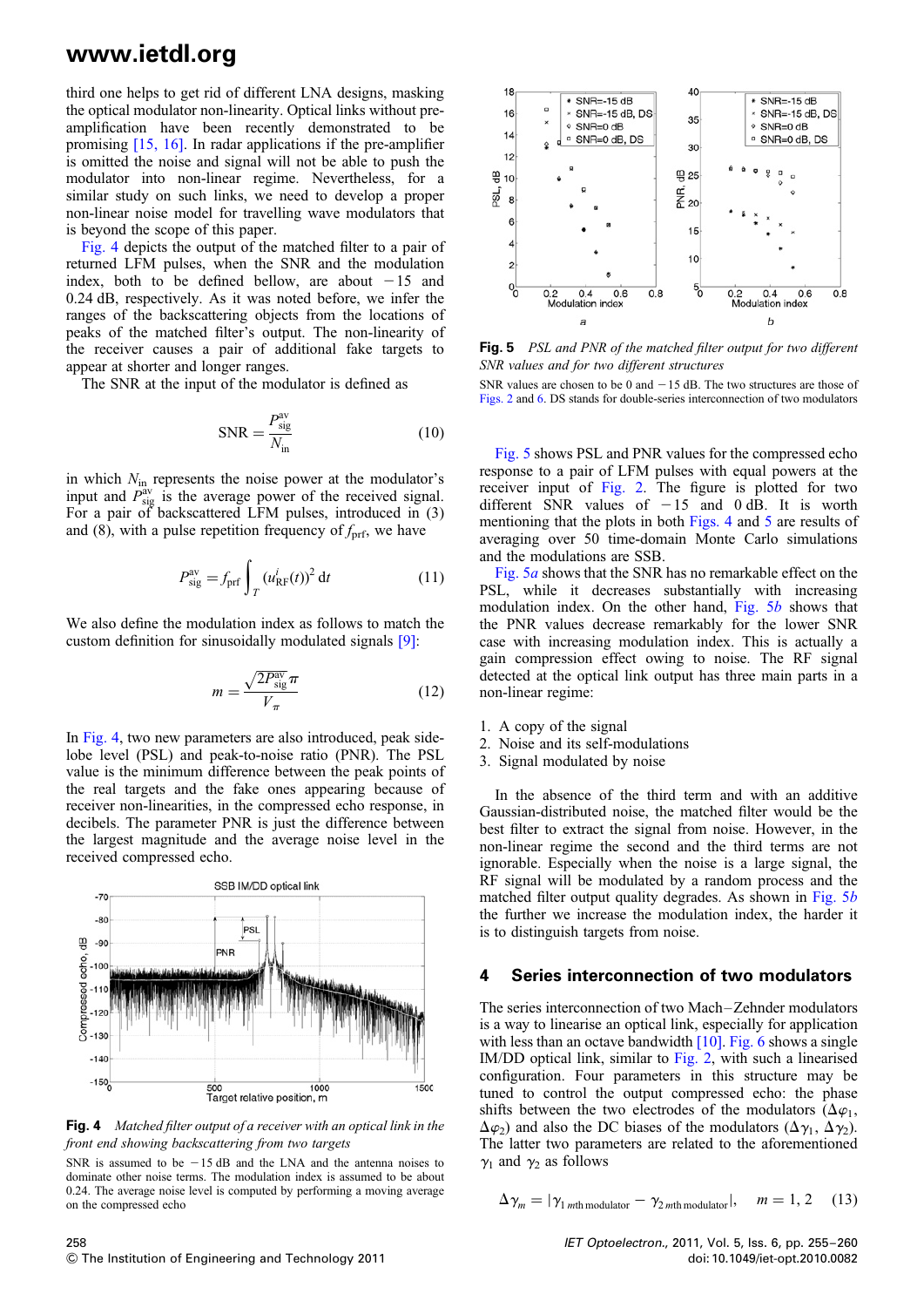

Fig. 6 Series interconnection of two Mach-Zehnder modulators in a single IM/DD optical link

Fig. 5 illustrates the effect of the double-series interconnection of two modulators on PNR and PSL values compared to the previously described data of the optical link with a single modulator. The provided results are plotted for  $\Delta \varphi_1 = \Delta \varphi_2 = \Delta \gamma_1 = \Delta \gamma_2 = \pi/2$ . The improvement in PSL is obvious, compared to the singlemodulator case. The gain compression by noise, which is reflected in PNR, is also reduced by means of this linearisation technique.

#### 4.1 Sensitivity analysis

By changing the phase shift between the two DDMZ modulator electrodes and also the DC bias of each arm, we will analyse the variations of the PSL and the PNR at the output. Contour plots showing the effect of  $\Delta\varphi_1$  and  $\Delta\varphi_2$ parameters in a double-series interconnection of two DDMZ modulators on PSL and PNR are plotted in Figs.  $7a$  and  $b$ , respectively. In both plots we have chosen  $\Delta \gamma_1 = \Delta \gamma_2 = \pi/2$ , that is, both modulators are biased at quadrature. It is seen that both PSL and PNR values increase towards the  $\Delta \varphi_1 = \Delta \varphi_2 = \pi/2$  point which both modulators produce SSB intensity modulations. However, the next contour plots in Fig. 8 reveals that biasing modulators away from quadrature (here at  $\Delta \gamma_1 = \Delta \gamma_2 = 3\pi/4$ ) will make the PSL values increase but the PNR values to decrease. Although the rising trend towards the  $\Delta \varphi_1 = \Delta \varphi_2 = \pi/2$  point is repeated. Results depicted in Fig. 8 show that the PSL and PNR dependence on phase shift behave differently. To clarify this, in Fig. 9 we have swept DC bias values of the two modulators while fixing  $\Delta \varphi_1 = \Delta \varphi_2 = \pi/2$ . The right plot confirms that the  $\Delta \varphi_1 = \Delta \varphi_2 = \pi/2$  and the  $\Delta \gamma_1 = \Delta \gamma_2 = \pi/2$ conditions give maximum PNR values, but this is not true



Fig. 7 Contour plots showing the effect of  $\Delta\varphi_1$  and  $\Delta\varphi_2$ parameters on a double-series connection of two DDMZ modulators a PSL b PNR

In both plots  $\Delta \gamma^1 = \Delta \gamma^2 = \pi/2$ 



**Fig. 8** Contour plots showing the effect of  $\Delta\varphi_1$  and  $\Delta\varphi_2$ parameters on a double-series interconnection of two DDMZ modulators

a PSL b PNR In both plots  $\Delta \gamma^1 = \Delta \gamma^2 = 3\pi/4$ 

for PSL values. The left diagram illustrates that the optimum PSL conditions are met for some DC bias pairs around  $(\Delta \gamma_1, \Delta \gamma_2) = (0, \pi)$  or  $(\Delta \gamma_1, \Delta \gamma_2) = (\pi, 0)$ . The different behaviour of PSL and PNR with sweeping phase shift and bias parameters is related to their different origins. PSL is a parameter that is not dependent on noise. The two modulators, when biased at different points, produce higherorder harmonics that may cancel each other. The stronger this cancellation occurs, the larger PSL is achieved. On the other hand, PNR increases when the noise and signal intermodulations and also noise self-modulation terms shrink. This does not necessarily occur strongly at the same conditions in which PSL grows.



**Fig. 9** Contour plots showing the effect of  $\Delta \gamma^1$  and  $\Delta \gamma^2$ parameters in a double-series interconnection of two DDMZ modulators

a PSL b PNR In both plots  $\Delta \varphi^1 = \Delta \varphi^2 = \pi/2$